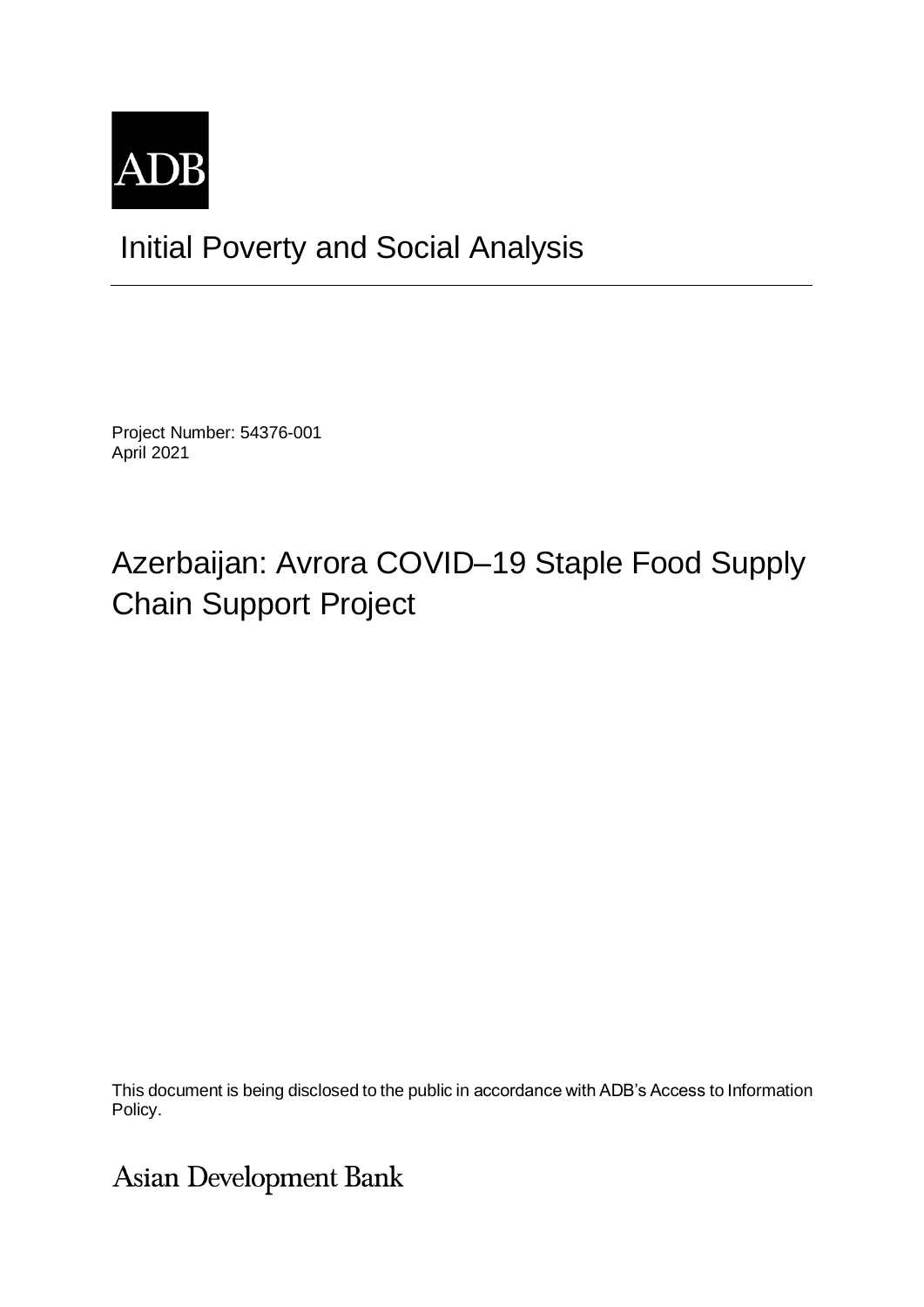### **ABBREVIATIONS**

| ADB        |                          | Asian Development Bank                           |
|------------|--------------------------|--------------------------------------------------|
| CDC.       | $-$                      | <b>Center for Disease Control and Prevention</b> |
| COVID-19   | $\overline{\phantom{0}}$ | coronavirus disease                              |
| GDP        | $\sim$                   | gross domestic product                           |
| <b>PPF</b> | $-$                      | personal protective equipment                    |

## **NOTES**

- (i) The fiscal year (FY) of the Aurora LLC ends on 31 December.
- (ii) In this report, "\$" refers to United States dollars.

In preparing any country program or strategy, financing any project, or by making any designation of or reference to a particular territory or geographic area in this document, the Asian Development Bank does not intend to make any judgments as to the legal or other status of any territory or area.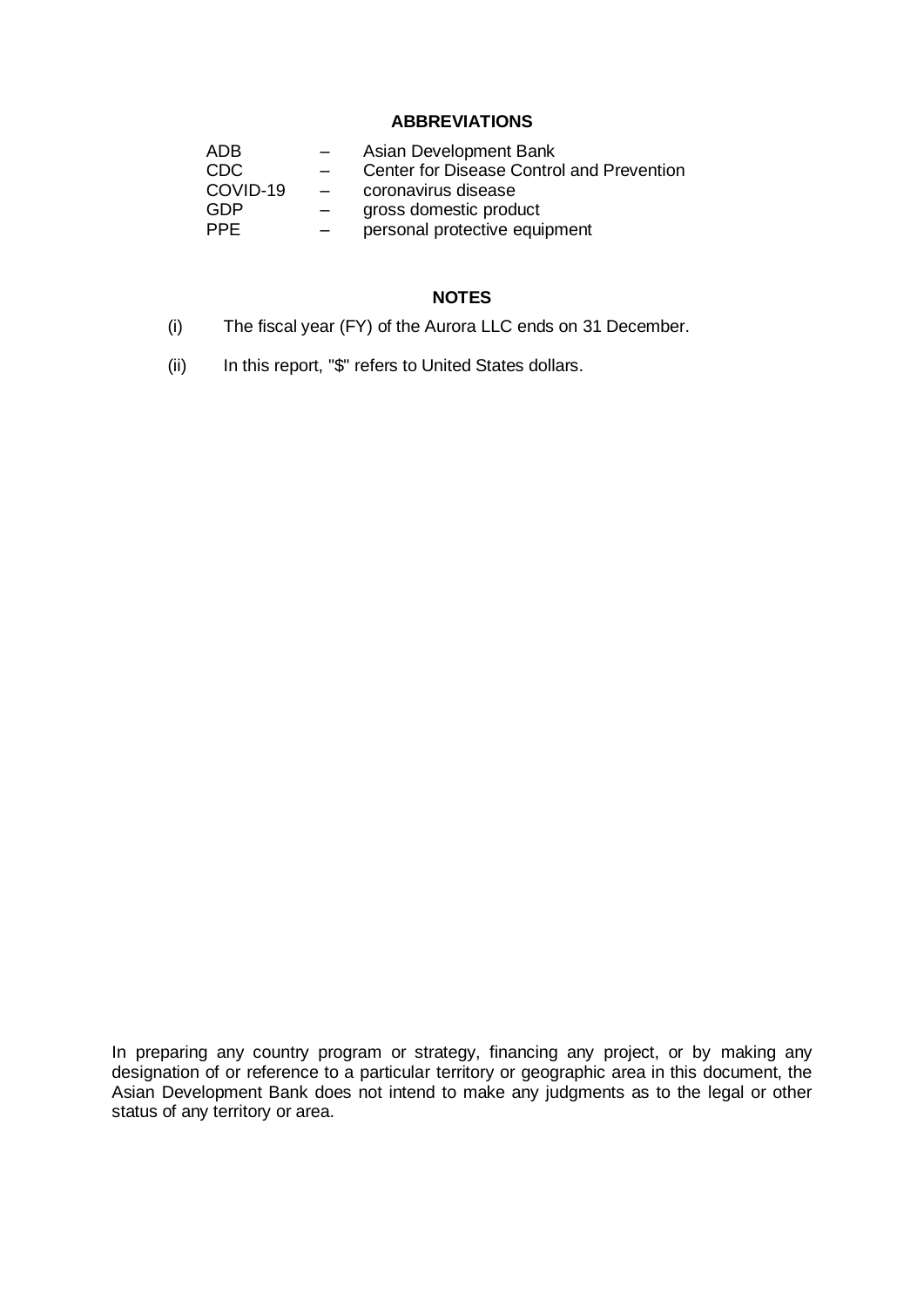## **INITIAL POVERTY AND SOCIAL ANALYSIS**

| Country:          | Azerbaijan        | Project Title: | Avrora COVID-19 Staple Food Supply<br>Chain Support |
|-------------------|-------------------|----------------|-----------------------------------------------------|
| Lending/Financing | Corporate Finance | Department/    | Private Sector Operations Department/               |
| Modality:         |                   | Division:      | Office of the Director General                      |

#### **I. POVERTY IMPACT AND SOCIAL DIMENSIONS A. Links to the National Poverty Reduction Strategy and Country Partnership Strategy** The Asian Development Bank (ADB) is proposing to provide a \$5.9 million 3-year loan to Avrora LLC (Avrora), Azerbaijan's 3<sup>rd</sup> largest food and beverage manufacturer and distributor. The proceeds of the loan will finance Avrora's working capital needs to produce and distribute staple foods like wheat flour, pasta, biscuits, and dairy products. It will also be used for additional operational expenses (OPEX) needed due to the COVID-19 pandemic. The proposed project is aligned with three operational priority areas of ADB Strategy 2030: (i) addressing remaining poverty and reducing inequalities, (ii) accelerating progress in gender equality, and (iii) promoting rural development and food security.ª The project will also contribute to achieving Strategic Pillar 1 of ADB's Country Partnership Strategy with Azerbaijan,<sup>b</sup> which is to facilitate private sector development and investment to support expansion and competitiveness of non-oil tradable goods and services.

#### **B. Poverty Targeting**:

General intervention Individual or household (TI-H) Geographic (TI-G) Non-income MDGs (TI-M1, M2, etc.)

This loan will ensure the production and distribution of basic food products for the domestic market, which are important commodities in the COVID-19 crisis. As production continues, Avrora will be able to retain its own workforce and the workforce along its supply chain in this time of increased difficulty and uncertainty.

#### **C. Poverty and Social Analysis**

1. Key issues and potential beneficiaries. Azerbaijan has been tagged as high risk for COVID-19.<sup>c</sup> Lockdowns have been imposed to prevent further spread of the virus. Azerbaijan has also suffered from an oil price collapse. Oil and natural gas accounts for majority of Azerbaijan's total export revenues. <sup>d</sup> The dual crises are seen to adversely affect the country and its people economically. Ensuring the support to the non-oil sector, like food manufacturing and distribution, is crucial to support the country's recovery from this slump. The project will directly benefit Avrora and its employees. Aside from supporting the industry and the country's strategy for recovery, ADB's support to Avrora will ensure its continued operations and sustained employment of its workers. Avrora's continuous operation will also benefit its partner brands, local suppliers, distributors, and their workers. The population will eventually benefit as the supply of staple foods in the market will be secured.

2. Impact channels and expected systemic changes. The financial support to Avrora will be used to support Avrora's working capital needs related to wheat and dairy production and distribution and COVID-19-related operating costs. The additional working capital will support increase ofAvrora's credit terms to its customers and quicker payments to its suppliers, to avoid supply disruptions, thus, ensuring basic food products availability. Avrora's continuous operations will also contribute to supporting the country's economic growth and entrepreneurship as well as sustaining livelihoods.

3. Focus of (and resources allocated in) the transaction TA or due diligence. Due diligence will examine Avrora's systems and processes in managing the social risks and/or impacts of its operations. Avrora's labor policies and practices, its compliance with the national labor laws, and its gender-responsiveness and programs will also be reviewed and verified.

### **II. GENDER AND DEVELOPMENT**

1. What are the key gender issues in the sector and/or subsector that are likely to be relevant to this project or program? Azerbaijan is in the high overall human development category since 2010 and both women and men have benefited from these improvements. Women are active in the labor force and gain from overall economic growth. Women's share in the labor force is 48% compared to 52% for men, with a female labor force participation rate of 68.6% compared to 73.9% for men.<sup>e</sup> However, women are mostly concentrated in the lowpaid sectors and few are involved in manufacturing and food processing activities.<sup>f</sup> In fact, the Azerbaijani labor force is highly gender-segregated and occupational stereotyping limits women's choices. Women's decisions concerning employment are strongly influenced by cultural norms, where gender-based acceptable jobs and fear of harassment represent constraining factors.<sup>9</sup> National legislation prohibits discrimination based on sex and guarantees equality among women and men, it notably adopted a Law on State Guarantees of Equal Rights for Women and Men (2006) and a Law on Prevention of Domestic Violence (2010). Since October 2018, online information on domestic violence has been operational. The principle of equality and nondiscrimination is reflected in other legislative documents, including the Labor Code. Although sex discrimination in hiring is illegal, women are legally restricted from working in certain occupations with harsh and harmful work conditions.<sup>h</sup> 2. Does the proposed project or program have the potential to contribute to the promotion of gender equity and/or empowerment of women by providing women's access to and use of opportunities, services, resources, assets, and participation in decision making?  $\boxtimes$  Yes  $\Box$  No resources, assets, and participation in decision making?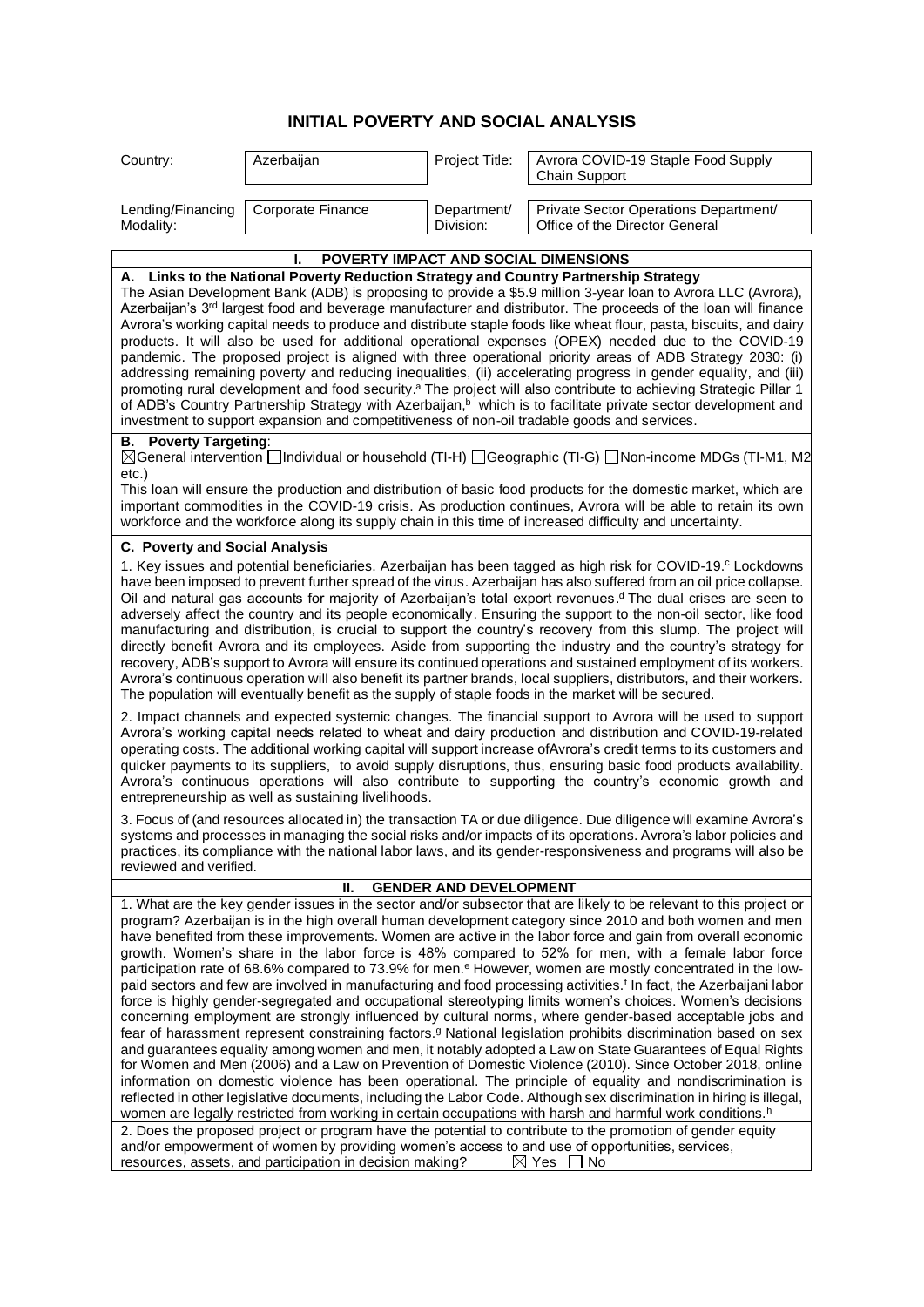| The Project has the potential to promote better gender sensitivity in the company's support to its employees.                                                                                                                                                                                                                                                                                                                                                                                            |
|----------------------------------------------------------------------------------------------------------------------------------------------------------------------------------------------------------------------------------------------------------------------------------------------------------------------------------------------------------------------------------------------------------------------------------------------------------------------------------------------------------|
| Due diligence will look at measures to improve on human resource management practices and increase<br>awareness on gender issues at work. Opportunities on enhancing gender equality in women's participation in                                                                                                                                                                                                                                                                                         |
| the company's industry will also be considered.                                                                                                                                                                                                                                                                                                                                                                                                                                                          |
| 3. Could the proposed project have an adverse impact on women and/or girls or widen gender inequality?<br>$\Box$ Yes $\boxtimes$ No                                                                                                                                                                                                                                                                                                                                                                      |
| 4. Indicate the intended gender mainstreaming category:<br>$\boxtimes$ EGM (effective gender mainstreaming)<br>$\Box$ GEN (gender equity)                                                                                                                                                                                                                                                                                                                                                                |
| $\Box$ SGE (some gender elements)<br>NGE (no gender elements)<br>$\Box$                                                                                                                                                                                                                                                                                                                                                                                                                                  |
|                                                                                                                                                                                                                                                                                                                                                                                                                                                                                                          |
| <b>PARTICIPATION AND EMPOWERMENT</b><br>Ш.                                                                                                                                                                                                                                                                                                                                                                                                                                                               |
| 1. Who are the main stakeholders of the project, including beneficiaries and negatively affected people? Identify<br>how they will participate in the project design.                                                                                                                                                                                                                                                                                                                                    |
| The main stakeholders of the project are Avrora's employees, partner brands, suppliers, and customers. There<br>is limited opportunity to directly include and empower the poor and vulnerable, but the project is expected to<br>benefit Avrora's employees by sustaining their employment. The project will also benefit the people of Azerbaijan<br>by ensuring the stable supply of basic food products. Due diligence will review Avrora's existing mechanism in<br>engaging with its stakeholders. |
| 2. How can the project contribute (in a systemic way) to engaging and empowering stakeholders and<br>beneficiaries, particularly, the poor, vulnerable, and excluded groups? What issues in the project design require<br>participation of the poor and excluded?                                                                                                                                                                                                                                        |
| The proposed project will focus on supporting Avrora with financing needs to continue its production of staple<br>foods and to fund COVID-19-related expenses, such as, PPEs for its employees and additional labor costs due<br>to social distancing measures. There is limited opportunity for the participation of the poor and excluded in<br>project design.                                                                                                                                        |
| 3. What are the key, active, and relevant civil society organizations (CSOs) in the project area? What is the<br>level of civil society organization participation in the project design?                                                                                                                                                                                                                                                                                                                |
| [NA] Information generation and sharing [NA] Consultation [NA] Collaboration [NA] Partnership                                                                                                                                                                                                                                                                                                                                                                                                            |
| 4. Are there issues during project design for which participation of the poor and excluded is important? What<br>are they and how should they be addressed? $\Box$ Yes<br>$\boxtimes$ No                                                                                                                                                                                                                                                                                                                 |
| IV.<br><b>SOCIAL SAFEGUARDS</b>                                                                                                                                                                                                                                                                                                                                                                                                                                                                          |
| A. Involuntary Resettlement Category $\Box A \Box B \boxtimes C \Box F$                                                                                                                                                                                                                                                                                                                                                                                                                                  |
|                                                                                                                                                                                                                                                                                                                                                                                                                                                                                                          |
| 1. Does the project have the potential to involve involuntary land acquisition resulting in physical and<br>economic displacement? $\Box$ Yes<br>$\boxtimes$ No                                                                                                                                                                                                                                                                                                                                          |
| Based on initial information, the project will not result in any land acquisition or involuntary resettlement impacts.<br>ADB funds will only be used to finance working capital for production and distribution of staple foods, purchase<br>PPEs for Avrora employees, and finance additional labor costs caused by social distancing measures. These                                                                                                                                                  |
| initial findings will be reconfirmed during due diligence.<br>2. What action plan is required to address involuntary resettlement as part of the transaction TA or due                                                                                                                                                                                                                                                                                                                                   |
| diligence process?<br>$\Box$ Social impact matrix<br>$\Box$ Resettlement plan<br>$\Box$ Resettlement framework                                                                                                                                                                                                                                                                                                                                                                                           |
| $\boxtimes$ None<br>$\Box$ Environmental and social management system arrangement                                                                                                                                                                                                                                                                                                                                                                                                                        |
| B. Indigenous Peoples Category $\Box A \Box B \boxtimes C \Box F1$                                                                                                                                                                                                                                                                                                                                                                                                                                       |
| 1. Does the proposed project have the potential to directly or indirectly affect the dignity, human rights,<br>livelihood systems, or culture of indigenous peoples?<br>$\Box$ Yes<br>$\boxtimes$ No<br>Impacts on Indigenous Peoples are not anticipated. Due diligence will confirm that the proposed project will not<br>interfere with nor impact the property, livelihood, and socio-cultural and belief practices of any ethnic minority                                                           |
| groups in Azerbaijan.<br>2. Does it affect the territories or natural and cultural resources indigenous peoples own, use, occupy, or<br>claim, as their ancestral domain? $\Box$ Yes<br>$\boxtimes$ No                                                                                                                                                                                                                                                                                                   |
| The nature of the proposed project is not foreseen to result in displacement of any ethnic minority group from<br>their traditional land or commercial development of any natural resources within customary land.<br>3. Will the project require broad community support of affected indigenous communities?                                                                                                                                                                                            |
| $\Box$ Yes $\boxtimes$ No Not applicable<br>4. What action plan is required to address risks to indigenous peoples as part of the transaction TA or due                                                                                                                                                                                                                                                                                                                                                  |
| diligence process?<br>$\Box$ Indigenous peoples plan<br>$\Box$ Indigenous peoples planning framework<br>Social impact matrix<br>$\boxtimes$ None<br>Environmental and social management system arrangement<br>OTHER SOCIAL ISSUES AND RISKS<br>۷.                                                                                                                                                                                                                                                        |
| 1. What other social issues and risks should be considered in the project design?                                                                                                                                                                                                                                                                                                                                                                                                                        |